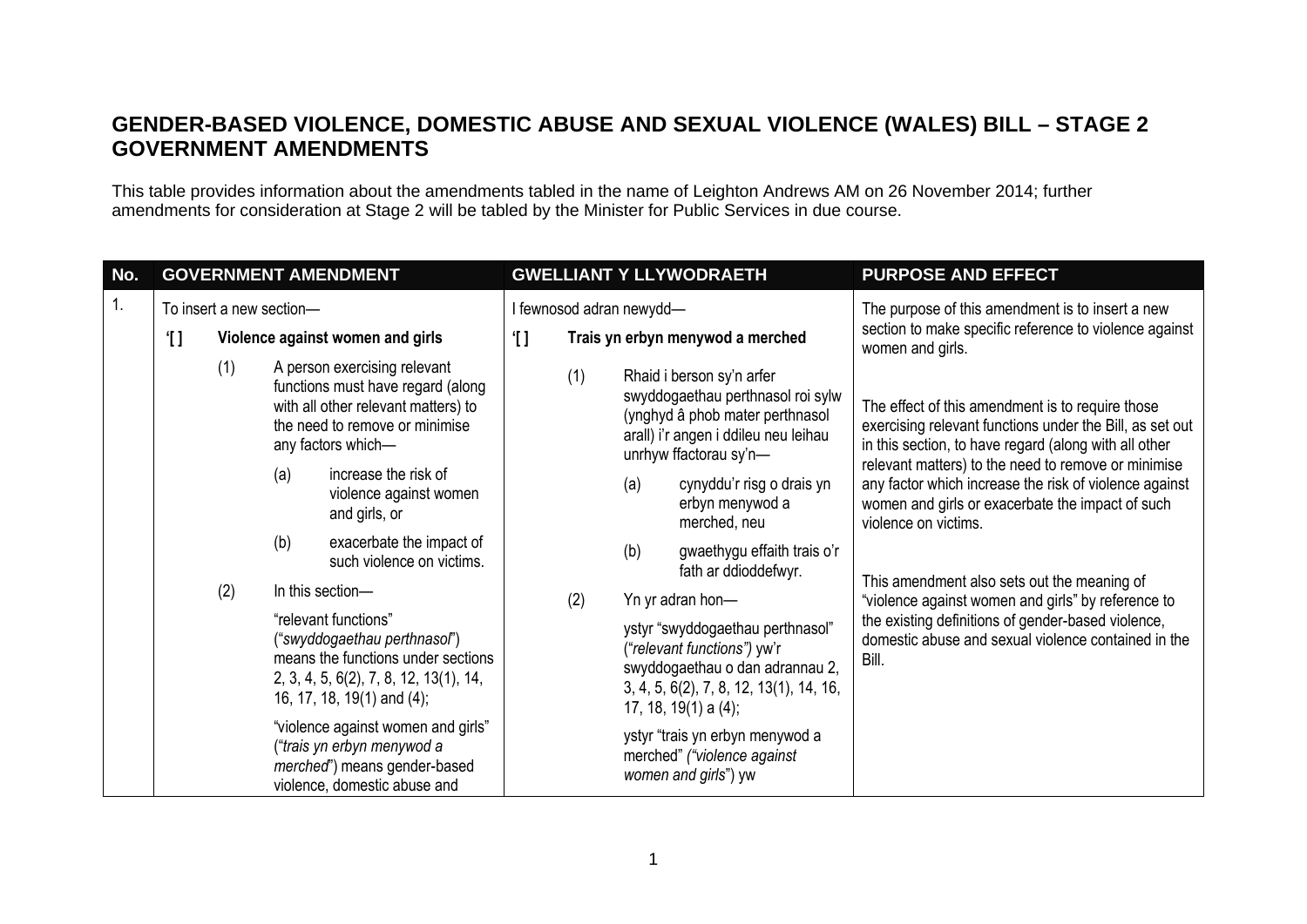| No. | <b>GOVERNMENT AMENDMENT</b>                                                                |                       |                                                                                                                                                                                                      |                                                                  | <b>GWELLIANT Y LLYWODRAETH</b> | <b>PURPOSE AND EFFECT</b>                                                                                                                                                                                                                    |                                                                                                                                                                                                                                                                                            |
|-----|--------------------------------------------------------------------------------------------|-----------------------|------------------------------------------------------------------------------------------------------------------------------------------------------------------------------------------------------|------------------------------------------------------------------|--------------------------------|----------------------------------------------------------------------------------------------------------------------------------------------------------------------------------------------------------------------------------------------|--------------------------------------------------------------------------------------------------------------------------------------------------------------------------------------------------------------------------------------------------------------------------------------------|
|     |                                                                                            | female.'.             | sexual violence where the victim is                                                                                                                                                                  |                                                                  |                                | trais ar sail rhywedd,                                                                                                                                                                                                                       |                                                                                                                                                                                                                                                                                            |
| 2.  | Section 2, page 2, after line 5, insert-                                                   |                       |                                                                                                                                                                                                      |                                                                  |                                | Adran 2, tudalen 2, ar ôl llinell 6, mewnosoder-                                                                                                                                                                                             | The purpose of this amendment is to include                                                                                                                                                                                                                                                |
|     | $^{\prime}()$                                                                              | (a)<br>(b)            | The Welsh Ministers must consult<br>such persons as they consider<br>appropriate before-<br>publishing the first<br>national strategy under<br>this section;<br>revising the national<br>strategy.'. | $^{\prime}()$                                                    | (a)<br>(b)                     | Rhaid i Weinidogion Cymru<br>ymgynghori ag unrhyw bersonau<br>sy'n briodol yn eu barn hwy cyn-<br>cyhoeddi'r strategaeth<br>genedlaethol gyntaf o dan<br>yr adran hon;<br>diwygio'r strategaeth<br>genedlaethol.'.                           | provision for consultation on the national strategy.<br>The effect of this amendment is to require the Welsh<br>Ministers to consult before publishing their first<br>national strategy, or revising their national strategy.                                                              |
| 3.  | Section 5, page 3, after line 14, insert-<br>$^{\prime}()$                                 | before-<br>(a)<br>(b) | A local authority and Local Health<br>Board must consult such persons<br>as they consider appropriate<br>publishing their first local<br>strategy;<br>revising their local<br>strategy.'.            | $^{\prime}()$                                                    | hwy cyn-<br>(a)<br>(b)         | Adran 5, tudalen 3, ar ôl llinell 14, mewnosoder-<br>Rhaid i awdurdod lleol a Bwrdd<br>lechyd Lleol ymgynghori ag unrhyw<br>bersonau sy'n briodol yn eu barn<br>cyhoeddi eu strategaeth<br>leol gyntaf;<br>diwygio eu strategaeth<br>leol.'. | The purpose of this amendment is to include<br>provision for consultation on a local strategy.<br>The effect of this amendment is to require a local<br>authority and Local Health Board to consult prior to<br>publishing their first local strategy or revising their<br>local strategy. |
| 4.  | Section 10, page 5, line 21, leave out 'or revisions'.                                     |                       |                                                                                                                                                                                                      | Adran 10, tudalen 5, Ilinell 24, hepgorer 'neu'r<br>diwygiadau'. |                                |                                                                                                                                                                                                                                              | A technical amendment to achieve clarity of drafting.                                                                                                                                                                                                                                      |
| 5.  | Section 12, page 6, line 2, after 'of', insert ', or<br>change attitudes in relation to,'. |                       |                                                                                                                                                                                                      | perthynas â hwy'.                                                |                                | Adran 12, tudalen 6, Ilinell 3, ar ôl 'rhywiol',<br>mewnosoder ', neu newid agweddau mewn                                                                                                                                                    | The purpose of this amendment is to include a<br>specific reference to changing attitudes in section<br>$12(2)(a)$ .<br>The effect of this amendment is to add to the                                                                                                                      |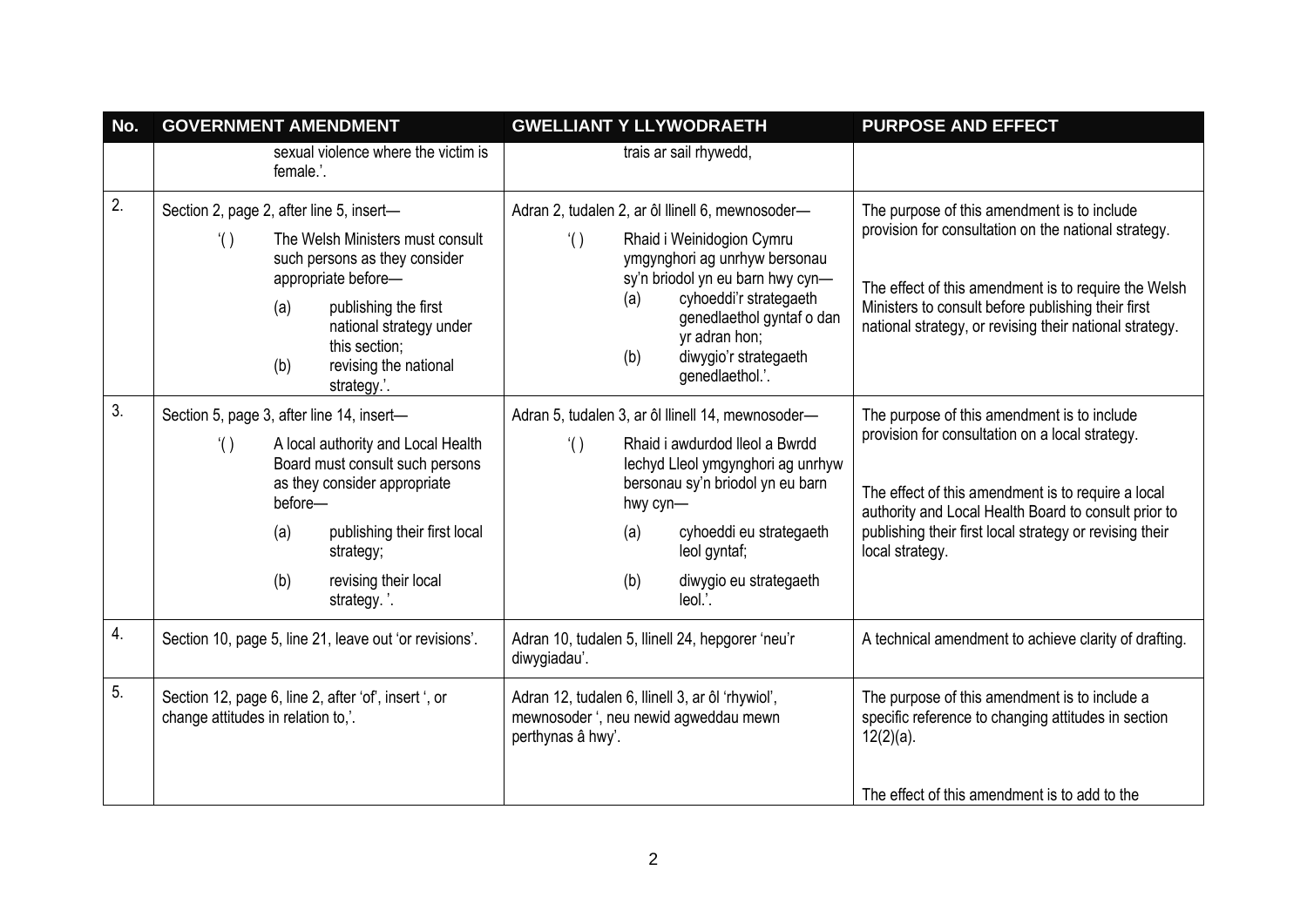| No. | <b>GOVERNMENT AMENDMENT</b>                                                                                                                                                                                                                      | <b>GWELLIANT Y LLYWODRAETH</b>                                                                                                                                                                                                              | <b>PURPOSE AND EFFECT</b>                                                                                                                                                                                                                                                                                                                                                                                                  |
|-----|--------------------------------------------------------------------------------------------------------------------------------------------------------------------------------------------------------------------------------------------------|---------------------------------------------------------------------------------------------------------------------------------------------------------------------------------------------------------------------------------------------|----------------------------------------------------------------------------------------------------------------------------------------------------------------------------------------------------------------------------------------------------------------------------------------------------------------------------------------------------------------------------------------------------------------------------|
|     |                                                                                                                                                                                                                                                  |                                                                                                                                                                                                                                             | examples of matters set out in this subsection upon<br>which the Welsh Ministers may issue guidance on<br>how a relevant authority should exercise its functions<br>with a view to contributing to the pursuit of the<br>purpose of the Bill.                                                                                                                                                                              |
| 6.  | Section 12, page 6, after line 4, insert-<br>$^{\prime}()$<br>the commissioning by relevant<br>authorities of specialist advice or<br>other assistance relating to gender-<br>based violence, domestic abuse or<br>sexual violence; '.           | Adran 12, tudalen 6, ar ôl llinell 4, mewnosoder-<br>$^{\prime}()$<br>comisiynu cyngor arbenigol neu<br>gymorth arall yn ymwneud â thrais<br>ar sail rhywedd, cam-drin domestig<br>a thrais rhywiol gan awdurdodau<br>perthnasol;'.         | The purpose of this amendment is to include a<br>specific reference to commissioning services in<br>section $12(2)$ .<br>The effect of this amendment is to provide an<br>additional example of things which may be addressed<br>by guidance which the Welsh Ministers may issue on<br>how a relevant authority should exercise its functions<br>with a view to contributing to the pursuit of the<br>purpose of the Bill. |
| 7.  | Section 12, page 6, after line 10, insert-<br>$^{\prime}()$<br>workplace policies to promote the<br>well-being of employees of relevant<br>authorities who may be affected by<br>gender-based violence, domestic<br>abuse and sexual violence;'. | Adran 12, tudalen 6, ar ôl llinell 10, mewnosoder-<br>polisïau'r gweithle i hybu lles<br>$^{\prime}()$<br>cyflogeion awdurdodau perthnasol<br>y gallai trais ar sail rhywedd, cam-<br>drin domestig a thrais rhywiol<br>effeithio arnynt;'. | The purpose of this amendment is to include a<br>specific reference to workplace policies in section<br>$12(2)$ .<br>The effect of this amendment is to provide an<br>additional example of things which may be addressed<br>in guidance which the Welsh Ministers may issue on<br>how a relevant authority should exercise its functions<br>with a view to contributing to the pursuit of the<br>purpose of the Bill.     |
| 8.  | Section 17, page 8, line 24, leave out 'on Gender-<br>based Violence, Domestic Abuse and Sexual<br>Violence ("the Ministerial Adviser")'.                                                                                                        | Adran 17, tudalen 8, Ilinell 25, hepgorer 'ar Drais ar<br>sail Rhywedd, Cam-drin Domestig a Thrais Rhywiol<br>("y Cynghorydd Gweinidogol")'.                                                                                                | The purpose of this amendment is to amend the title<br>of the Ministerial Adviser.                                                                                                                                                                                                                                                                                                                                         |